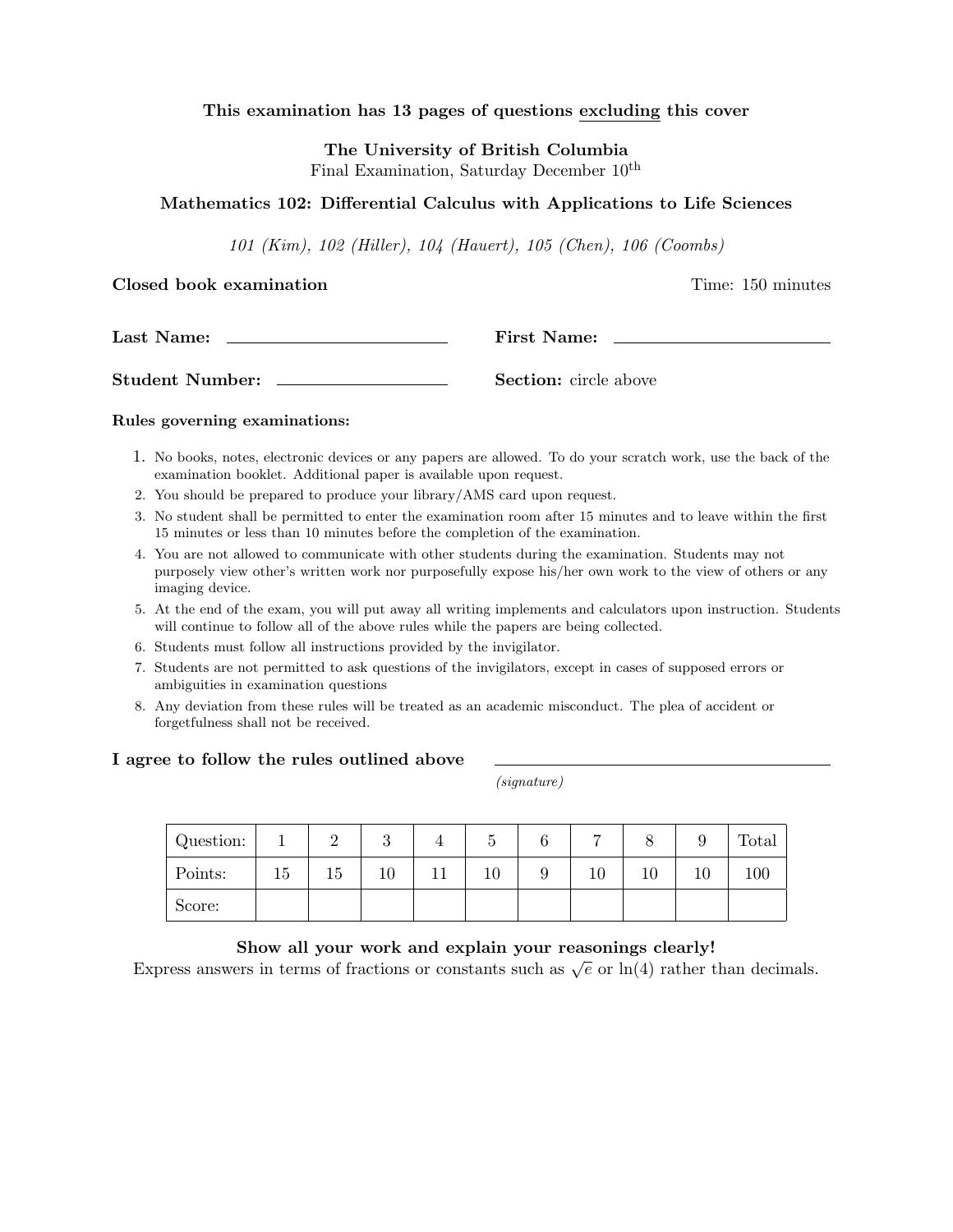- 
- 1. (15 points) Short answer problems. A correct answer in the box gives full marks. For partial marks work needs to be shown.
	- a. (6 points) Derivatives
		- i. (4 points) The values of  $f(x)$  are as given in the table.

|                                           | $x$   1.00   1.50   2.00   2.50   3.00 |  |  |
|-------------------------------------------|----------------------------------------|--|--|
| $f(x)$   1.12   1.06   1.02   1.00   1.03 |                                        |  |  |

a. Based on the above table, provide the best estimate for  $f'(x)$  and fill in the second table.

| $\boldsymbol{x}$ | 1.25 | 1.75 | 2.25 | 2.75 |
|------------------|------|------|------|------|
| f'(x)            |      |      |      |      |

b. Estimate  $f''(2.0)$ .

ii. (2 points) Find the derivative of  $f(x) = \frac{x}{1+x^2}$  $\ln(\frac{1}{x})$ 



 $f''(2.0) =$ 

b. (7 points) Slopes and tangents

i. (2 points) Consider the curve  $e^{2x} + y(1-x) = 1$ . Find  $\frac{dy}{dx}$  at the point  $x = 0$ .

$$
\frac{dy}{dx} = \Bigg|
$$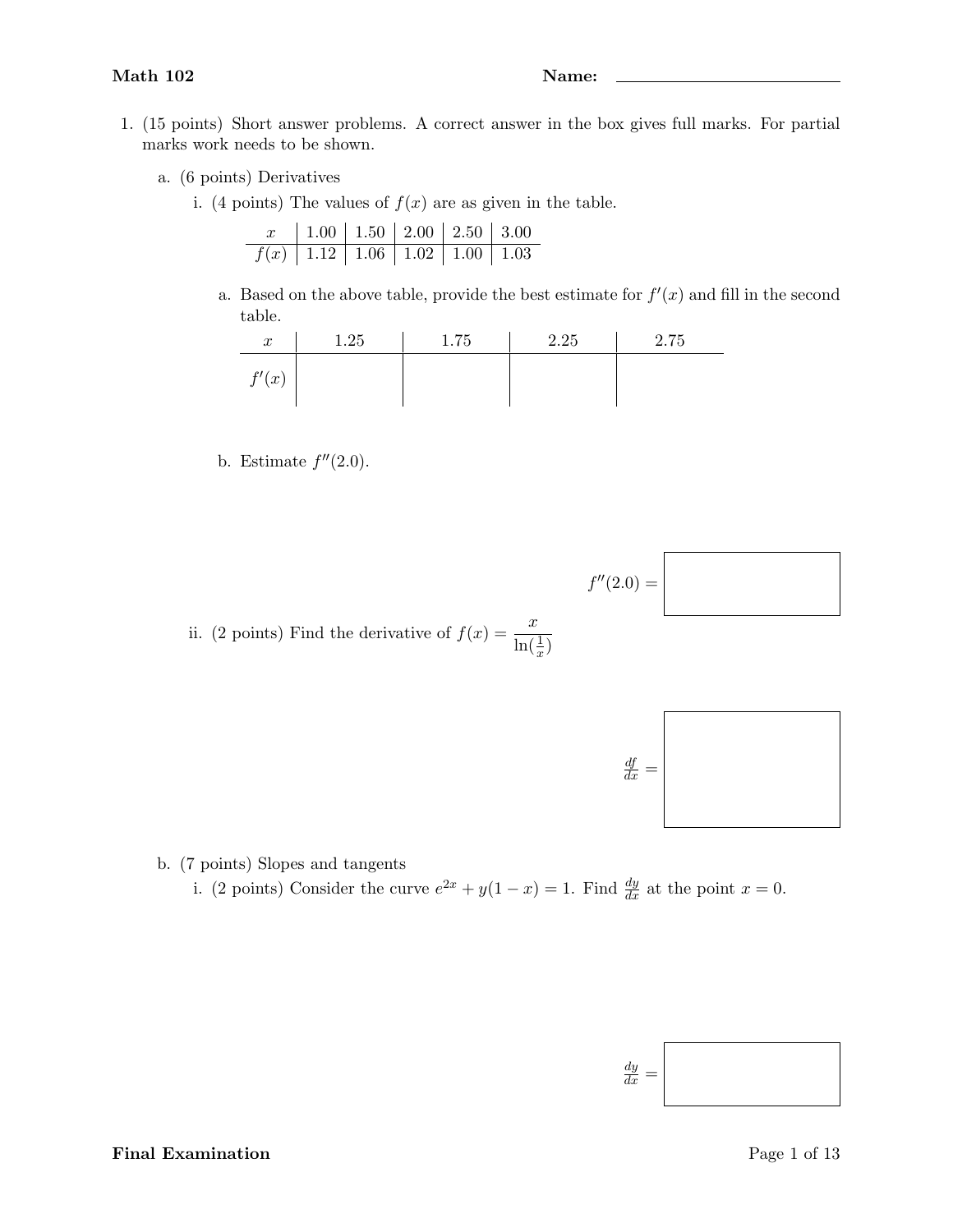ii. (2 points) Find the equation of the tangent line  $y = mx + b$  to the graph of  $f(x) = \cos(\pi x)$  at  $x = 1/2$ .



iii. (3 points) Let  $f^{-1}$  be the inverse function of  $f(x)$ . Assume  $f(0) = 1$  and  $f'(0) = 2$ . Find the tangent line  $y = mx + b$  to  $f^{-1}(x)$  at 1.



c. (2 points) Consider the the function  $f(x) = x^3 - x + 1$ . Use one step of Newton's method to improve the initial guess  $x_0 = -1$  for the zero (root) of  $f(x)$ .

$$
x_1 = \boxed{\phantom{\Big|}}
$$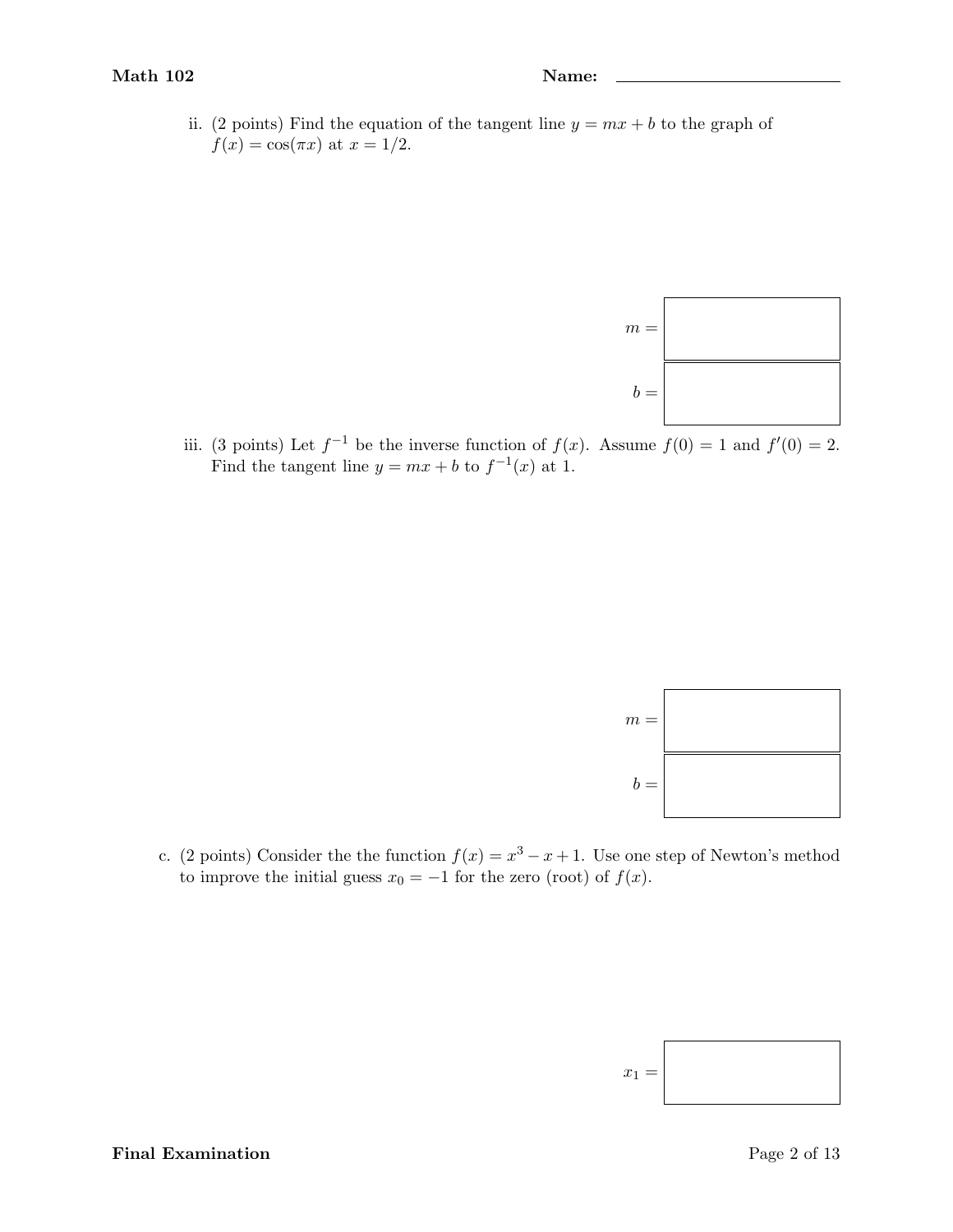- 2. (15 points) Short answer problems. A correct answer in the box gives full marks. For partial marks work needs to be shown.
	- a. (6 points) Limits Note: If a limit does not exist, indicate whether it approaches  $+\infty$  or  $-\infty$ .  $2x^4 - 3x^3 + 5$

i. (2 points) Find the limit 
$$
A = \lim_{x \to \infty} \frac{2x - 6x + 6}{2x^3 - 5x^4}
$$
.



ii. (2 points) Find the limit  $B = \lim_{x \to 3}$  $x^2 - 2x - 3$  $\frac{2x}{x^2-3x}$ .



iii. (2 points) Find the limit  $C = \lim_{x \to \infty} \frac{\sin(e^{-x})}{e^{-x}}$  $\frac{e^{-x}}{e^{-x}}$ .



b. (7 points) Differential equations

i. (2 points) Consider the differential equation  $\frac{dy}{dt} = y^3 - y^2 - 2y$ . Find  $\lim_{t\to\infty} y(t)$  for  $y(0) = 1$ . Hint: A sketch of the polynomial may be helpful.

$$
\lim_{t\to\infty}y(t)=
$$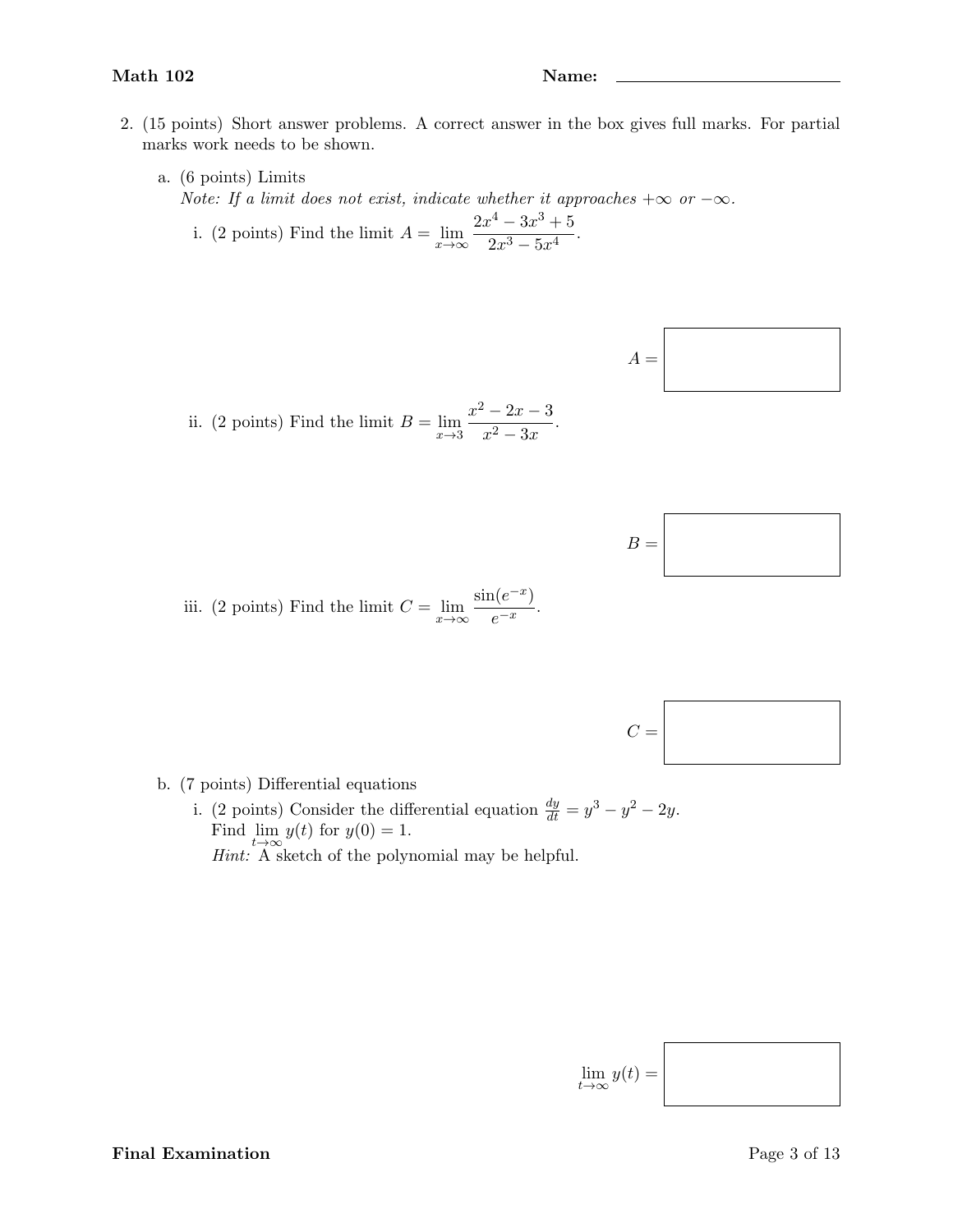ii. (3 points) Circle the function that solves the following differential equation  $\frac{dy}{dx} = 2xy.$ 

(A) 
$$
y = xe^{2x}
$$
, (B)  $y = \frac{1}{2x}$ , (C)  $y = -e^{-x}$ , (D)  $y = -3e^{x^2}$ , (E)  $y = 3e^{-x^2}$ 

iii. (2 points) Using Euler's method, determine  $y_1, y_2, y_3$  for  $y_0 = 1$  and  $\Delta t = \frac{1}{2}$  $\frac{dy}{dt} = 3y - y^2.$ 



c. (2 points) Consider the the function in the graph shown below. Draw a qualitatively accurate sketch of its derivative on top of it.

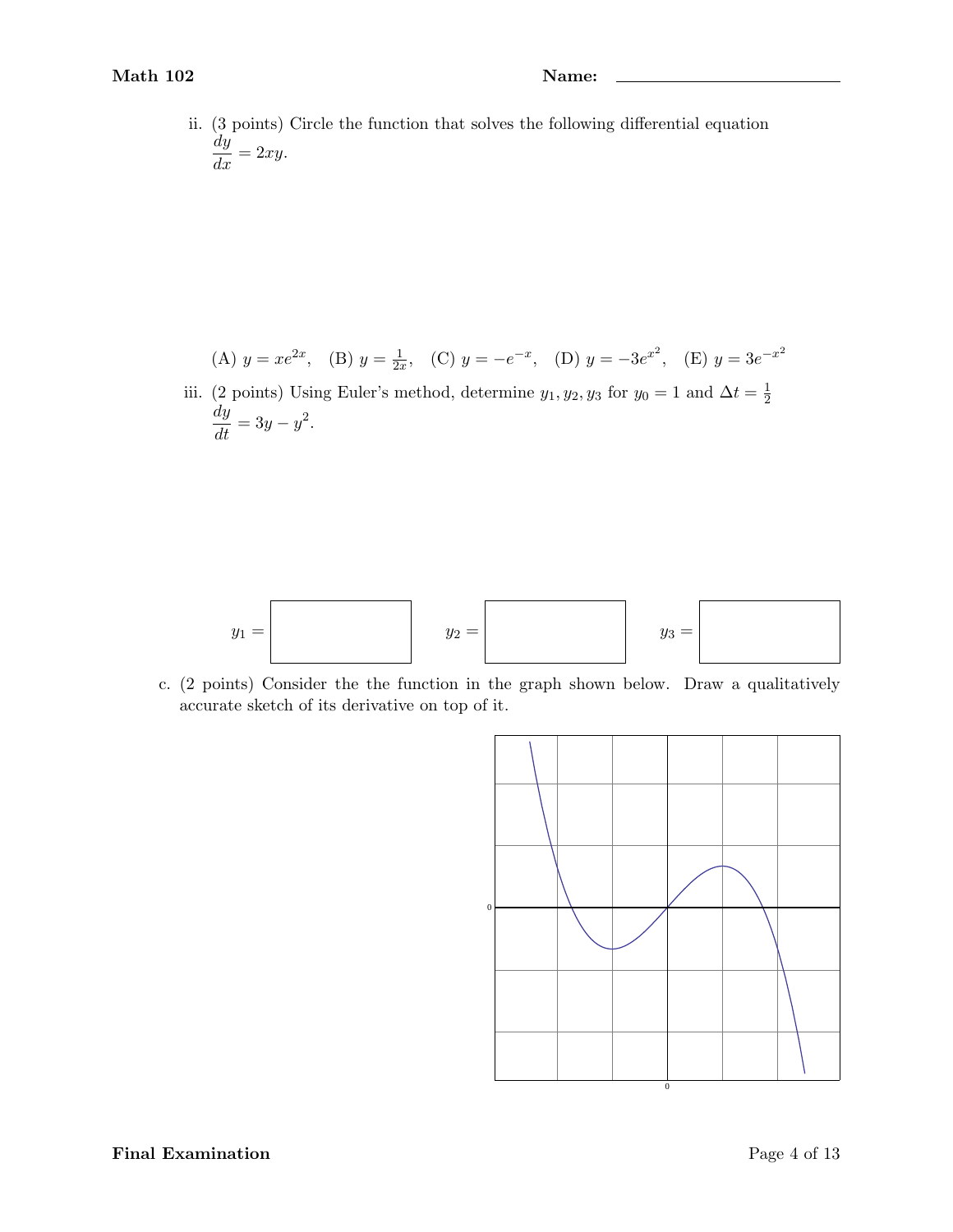3. (10 points) Consider an ellipse given by the equation

$$
\frac{x^2}{9} + y^2 = 1
$$

and a point P in the interior with coordinates  $(\frac{4}{9}, 0)$ . Provide the x and y coordinates of the point(s) on the ellipse that are closest to  $P$ . Justify your answer.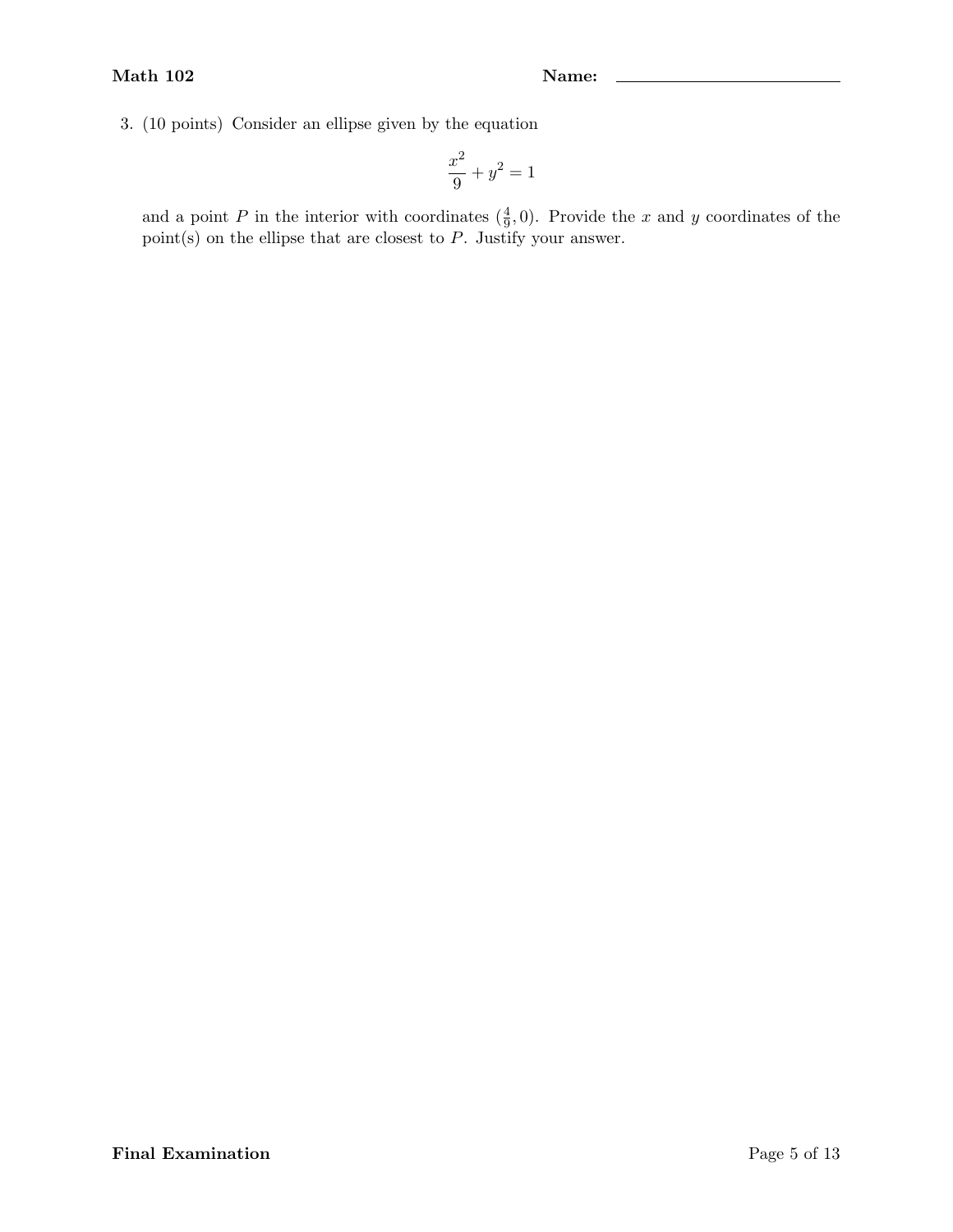- 4. (11 points) Consider the function  $f(x) = \frac{1}{4}x^4 2x^3 + \frac{9}{2}$  $\frac{9}{2}x^2$ .
	- i. (1 point) Determine  $f(x)$  for  $x \to \pm \infty$ .



- ii. (2 points) Find the x-values of all local minima and maxima of  $f(x)$ .
- iii. (2 points) Find the x-values of all inflection points of  $f(x)$ . Note: if minima, maxima or inflection points do not exist, say so.



iv. (2 points) Determine the interval(s) for which  $f(x)$  is increasing and decreasing, respectively.



Final Examination Page 6 of 13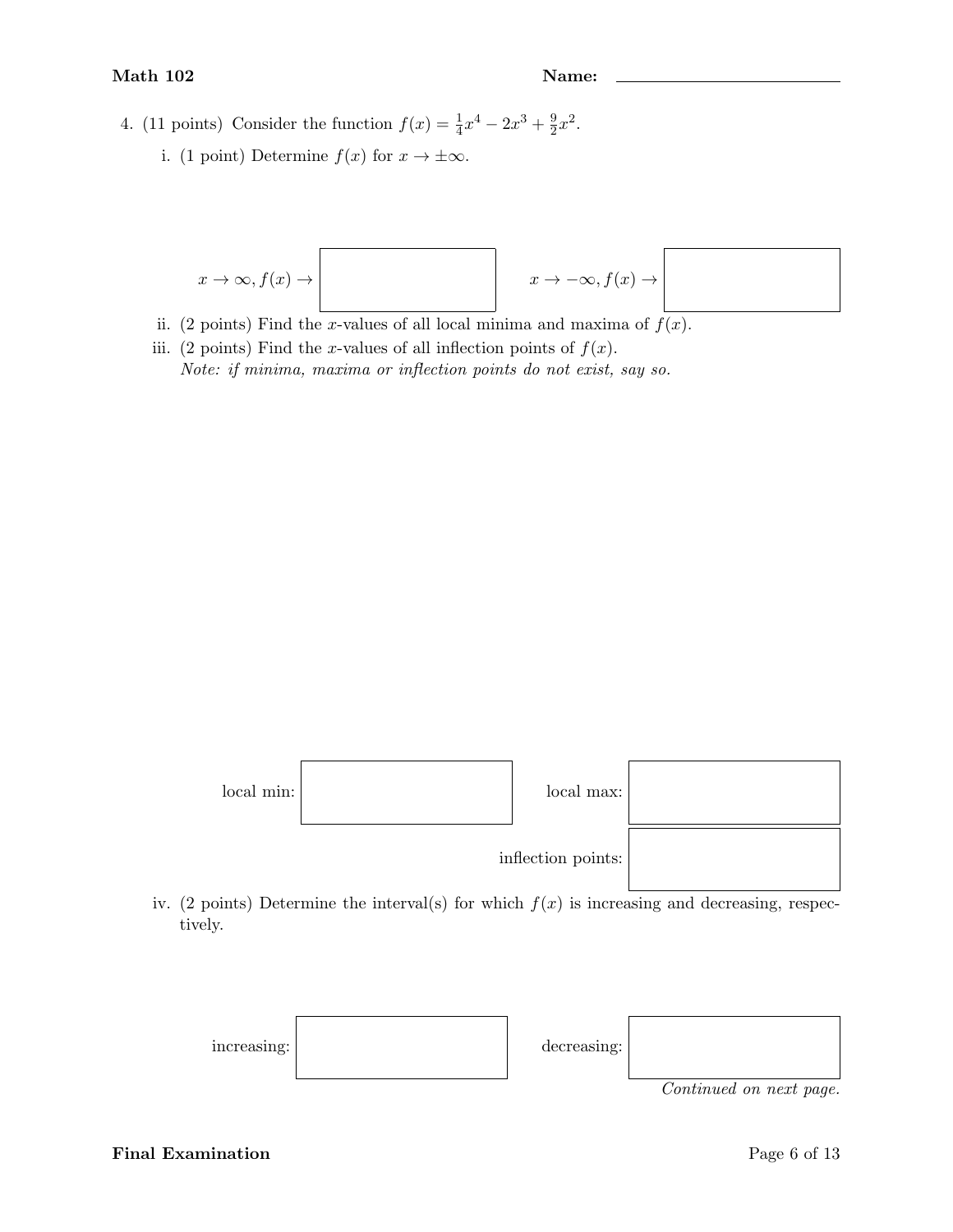v. (2 points) Determine the interval(s) for which  $f(x)$  is concave up and concave down, respectively.



vi. (2 points) Provide a qualitatively accurate sketch of  $f(x)$ . Make sure your graph reflects the information above.

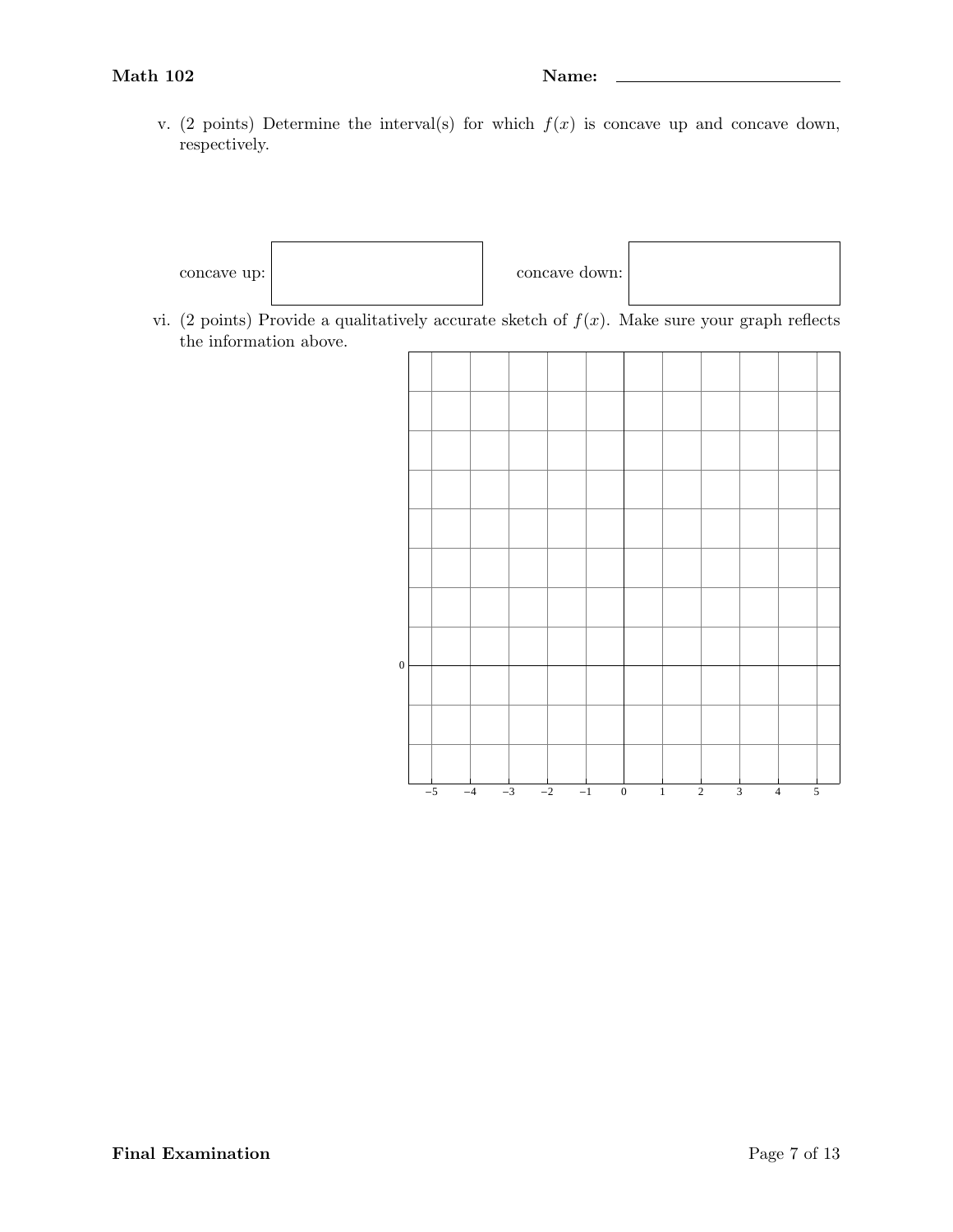5. (10 points) Find the absolute maximum and absolute minimum values of  $f(x) = \sin(x) - \cos(x)$ on  $[0, 2\pi]$ .



absolute maximum  $(x, y) =$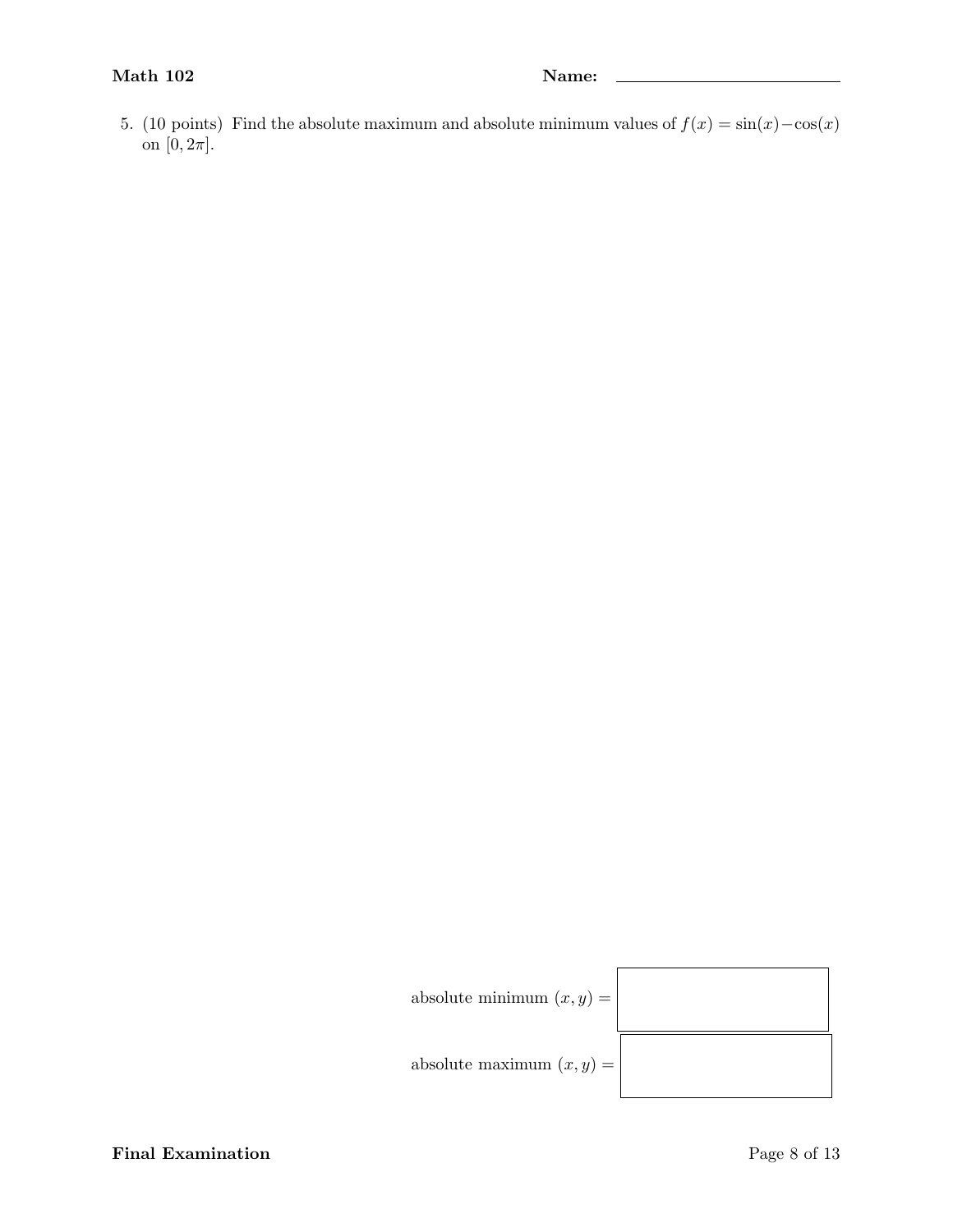6. (9 points) Let  $f(x) = \ln(x^3)$  and  $g(x) = (\ln x)^3$ . Find all values of x where the tangent lines of these two functions have the same slope (or show that no such values exist).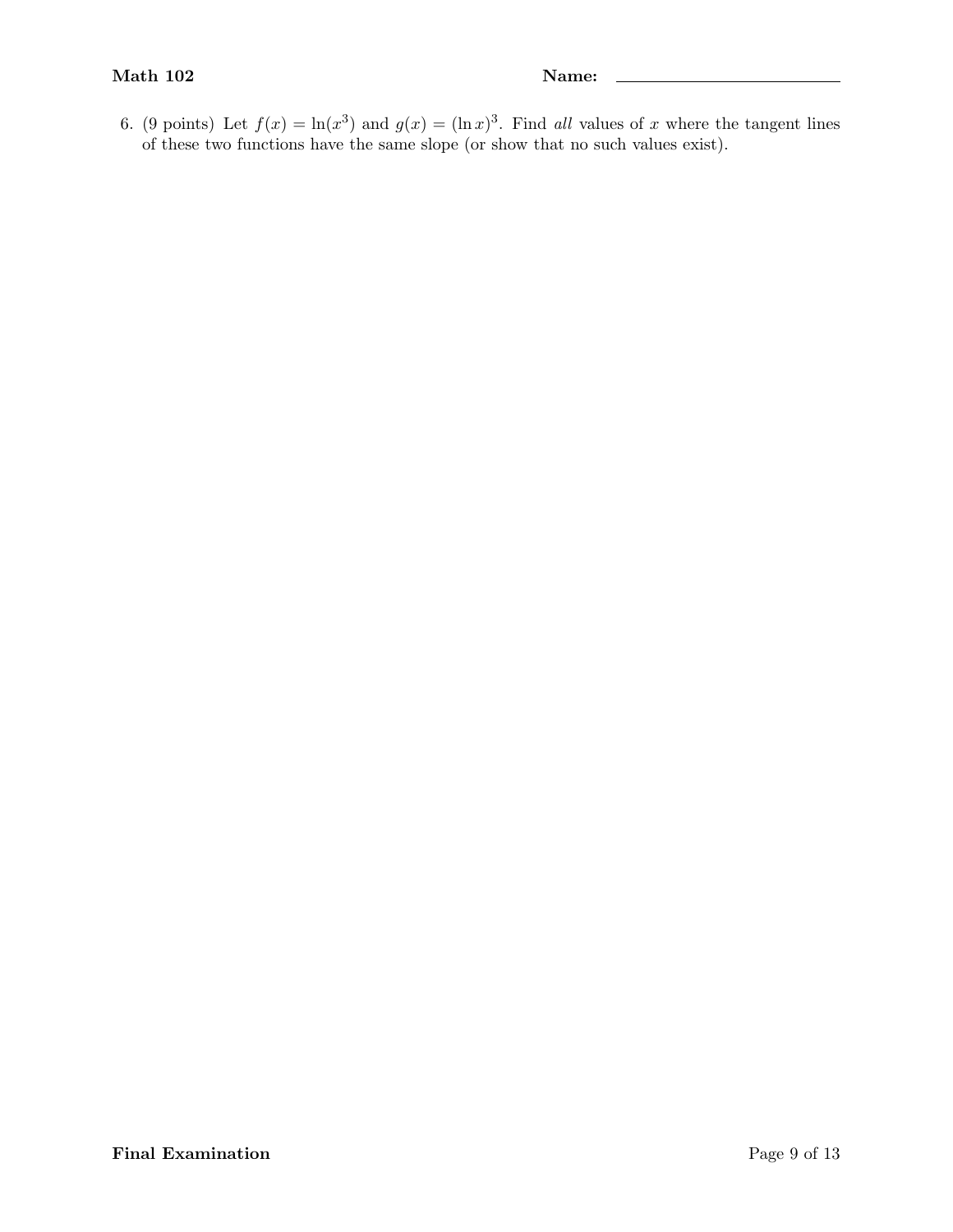7. (10 points) A particle is moving in the x, y-plane along the curve  $y = x^2$ . As it passes through the point  $P = (2, 4)$ , its y coordinate changes at a rate of 8 units/sec.



ii. (3 points) What is the rate of change of the particle's distance  $D(t)$  to the origin at this instant?



iii. (4 points) What is the rate of change of the angle  $\theta$  between the positive x-axis and the line connecting the origin and the particle?

$$
\frac{d\theta}{dt} = \Bigg|
$$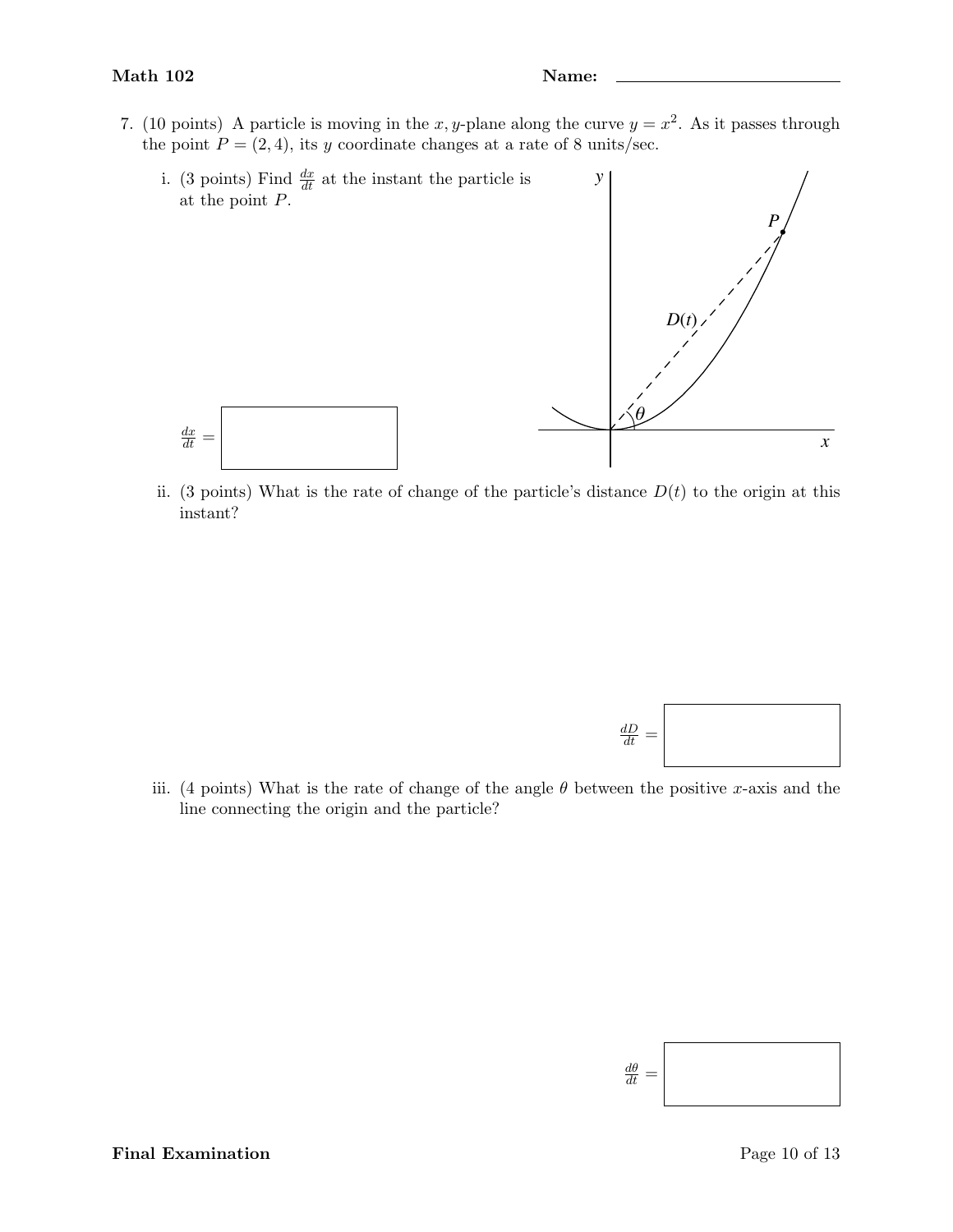- 8. (10 points) You are driving down the highway when you see a sleeping moose. You apply the brakes and carefully stop your car 20m away from the animal. While you are looking for your camera the moose wakes up. It instantly charges toward your car at a constant speed of 8m/s. One second later, you start backing away from the moose at a constant acceleration of  $2m/s^2$ .
	- i. (4 points) Write down a function  $d(t)$  that is the distance from your car to the moose where  $t = 0$  indicates the moment when you start backing away.

$$
d(t) =
$$

ii. (3 points) At what time  $T$  does the moose hit your car?

 $T =$ 

iii. (3 points) A few days later you are shopping for a new car. You would like to purchase a faster car to avoid moose accidents. What is the minimum acceleration  $a$  that your car would have needed to avoid being caught by the moose in the previous scenario?

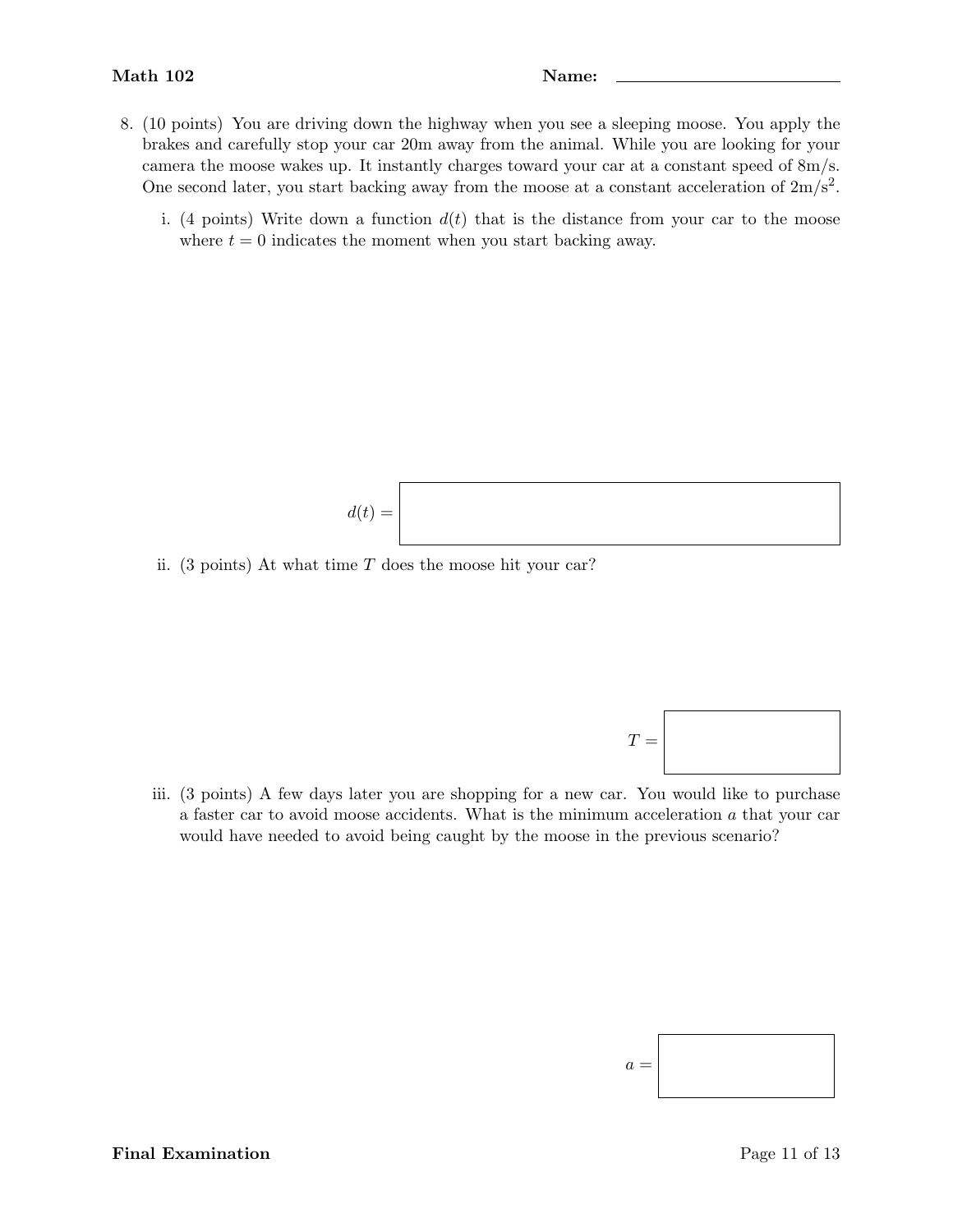9. (10 points) Consider the isosceles triangle given in the following figure, where a and b indicate the side lengths. Assume that the triangle has a circumference of 2. Find the lengths a and b for which the area A of the triangle is maximized. You must also check that you found a maximum and your solution must include that check.

Hint: Heron's formula may be useful, which states that  $A^2 = s(s - x)(s - y)(s - z)$ , where A is the area of the triangle,  $x, y, z$  its side lengths and  $s = \frac{x+y+z}{2}$  $\frac{y+z}{2}$ .